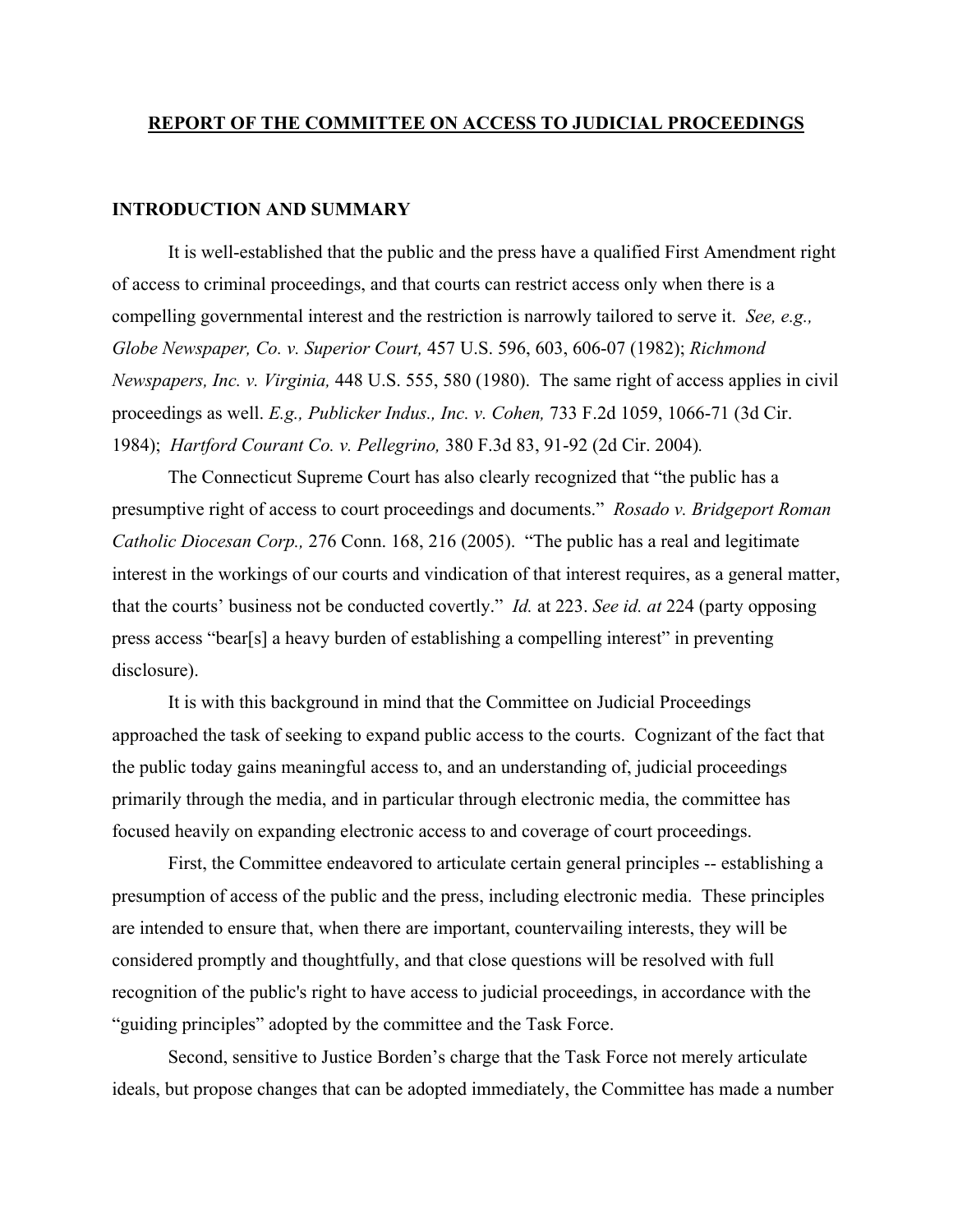Draft Report – August 21, 2006 Committee on Access to Judicial Proceedings Page 2 of 21

of recommendations that we believe can and should be promptly implemented. These include: a) installation of remotely operated television cameras in the Supreme Court and Appellate Court to permit expansive televised coverage of judicial proceedings in those courts, and amendments to the rules governing such coverage; b) amendments to the rules and policies of the Judicial Branch to expand electronic and other media coverage of certain civil proceedings in Superior Court (not including family or juvenile matters); c) for out-of-court arraignments and other offsite judicial proceedings, adoption of a policy ensuring a publicly available transcript, and the entry of a summary of those proceedings in open court the next day; d) affirmation of the existing policy ensuring that the public is permitted to take notes during all judicial proceedings; e) adoption of a standing Judicial Department media access committee and the establishment of a subcommittee, comprised of selected judges and reporters, to provide an informal process for prompt, same-day resolution of disputes concerning access to judicial proceedings.

 Third, the committee has also made recommendations for certain more sweeping changes to be adopted on a pilot basis, so that they can be further refined and developed during the pilot period and expanded thereafter. Specifically, the committee recommends a pilot program allowing for electronic coverage of all criminal trials and sentencings in a single judicial district, with certain logistical and procedural guidelines that will be refined during the program. The program is intended to continue at the end of the pilot period, absent action by the judicial branch to discontinue it, and it is presumed that the program will be expanded to other judicial districts at the end of the pilot period after evaluation and refinement by the judges.

 Finally, also pursuant to Justice Borden's charge, we have identified certain topics for further review. These include further study of expanding access to proceedings in family and juvenile court, use of other media - including videoconferencing, streaming media and other internet media - for covering the courts. The committee also recommends further consideration of: security concerns and privacy concerns of those affected by electronic coverage of judicial proceedings, including jurors, victims, and witnesses; the use of camera phones; education efforts to make the public aware of changes in access policies and rules; and training to ensure compliance with new policies and rules.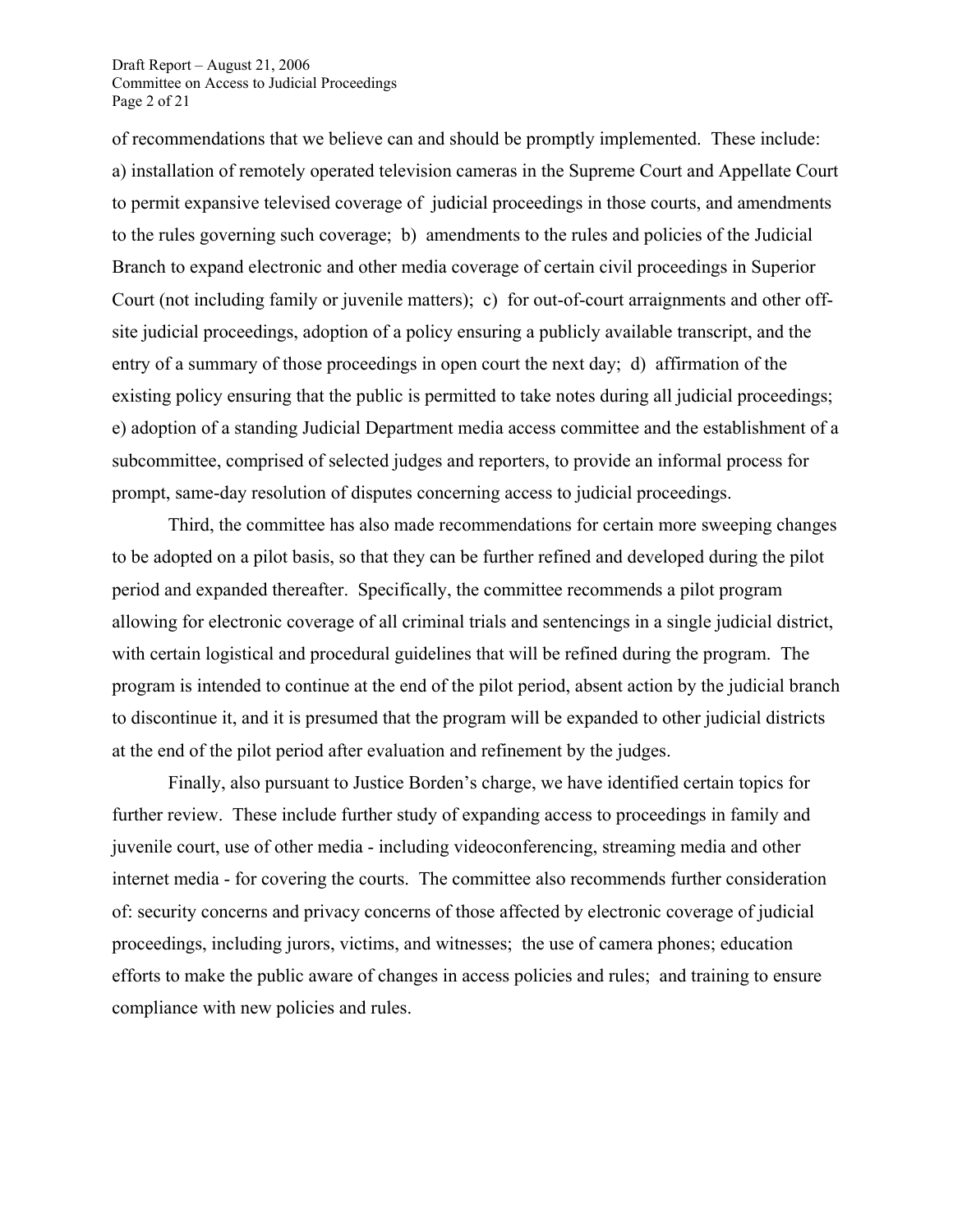#### PROCESS FOLLOWED BY THE COMMITTEE

At the first Public Access Task Force meeting on May 25, 2006, the members of the Task Force engaged in an exercise to identify issues within the scope of the charge delivered by Senior Associate Justice David M. Borden. That exercise produced a long list of issues relating to public access. Those issues were then grouped under five general headings, the third of which was labeled: Access to court proceedings and how do we insure access and who are the gatekeepers? In order to facilitate the study necessary to address the myriad issues, three committees were formed around those five general headings. This chapter addresses the work of the Committee on Access to Judicial Proceedings, whose charge is to address the issues included under that heading.

 Each committee of the Task Force included representation from the various groups represented on the Task Force as a whole. The members of this committee were:

> Attorney Aaron Bayer, Wiggin & Dana Mr. Patrick Sanders, Associated Press Judge Patrick Clifford, Chief Administrative Judge, Criminal Ms. Heather Collins, Manchester Journal Inquirer Ms. Erin Cox, WTNH News Channel 8 Judge Douglas Lavine, Connecticut Appellate Court Mr. Ken Margolfo, FOX 61 Judge Barbara Quinn, Chief Administrative Judge, Juvenile

 The Committee held eight meetings throughout June, July and August. With the assistance of the Judicial Branch staff, the Committee first reviewed, categorized, and prioritized the list of issues identified by the full Task Force. This gave rise to a shorter list of issues to be addressed in the brief time available to the committee. Discussion of specific, real-world examples provided by committee members enabled the committee to consider the practical implications of the issues raised. This also enabled every member to view the issues from the perspective of other members of the committee.

 In order to further inform the work of the committee, and consistent with the first category of issues questioning policies regarding public access to judicial proceedings in other jurisdictions, additional sources of information were identified and utilized. A number of recommendations reflect practices successfully adopted by other jurisdictions. The Committee also benefited from comments received as a result of the solicitation of comments via the Task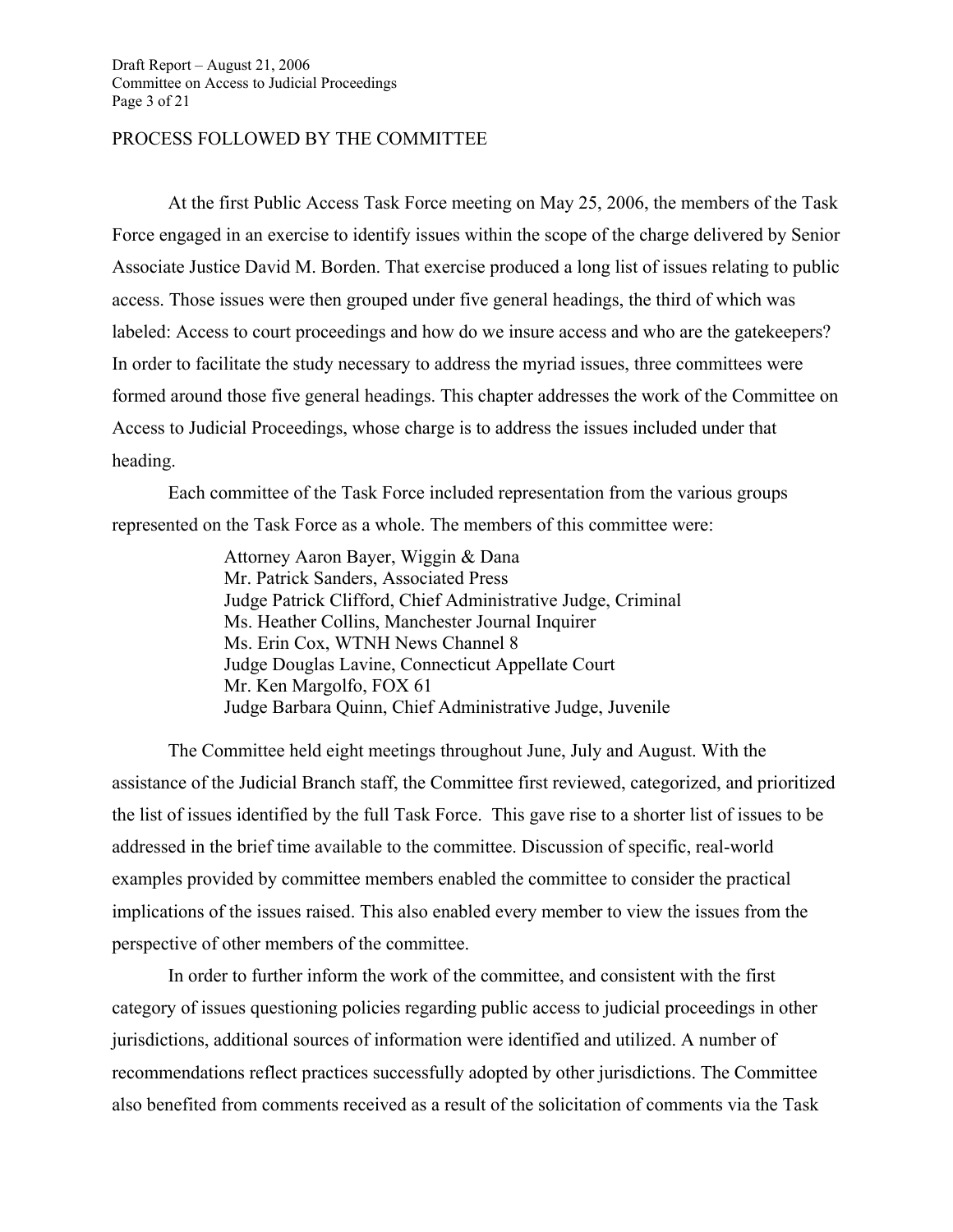Draft Report – August 21, 2006 Committee on Access to Judicial Proceedings Page 4 of 21

Force web site generally as well as in response to direct communication from members of the Task Force.

 In all aspects of its work, the Committee benefited from the extraordinary talent, dedication and hard work of the Judicial Branch staff, including Attorneys Joseph D'Alesio, Joseph DelCiampo, Alice Mastrony, Stephen Ment and Holly Taylor Sellers, who tirelessly provided valuable research and information to the Committee and coordinated all of its efforts. Their contributions are greatly appreciated.<sup>1</sup>

#### **GUIDING PRINICPLES**

 $\overline{a}$ 

To guide the decision-making process, the committee members next identified the underlying principles that would provide a constant point of reference. Those were:

**1. All judicial proceedings are presumed to be open to the public.** 

**2. Exceptions to the presumption of openness of judicial proceedings should be articulated, limited, well-defined and consistently applied.** 

**3. Public access to judicial proceedings should be limited only if there is a compelling reason to do so, there are no reasonable alternatives to such limitations, and the limitation is no broader than necessary to protect the compelling interest at issue.** 

**4. There should be an expeditious and open process for resolving disputes regarding access to judicial proceedings.** 

 The Committee reviewed the existing Practice Book Rules on closure of judicial proceedings to the public, Practice Book §§ 11-20 (civil cases), 42-49 (criminal cases); *see also*  Practice Book § 77-1 (providing for expedited appellate review of any order closing judicial proceedings). These recently adopted provisions allow closure or restriction of public access to a judicial proceeding only when "necessary to preserve an interest which is determined to override the public's interest in attending such proceeding." They also require that alternatives to closure

 $<sup>1</sup>$  The Committee wishes to thank the members of the public who provided valuable input to the Committee,</sup> including attorney Stephen Nevas, who attended many of the Committee's meetings, and Mr. Paul Giguere of CT-N, who provided important information and resources about electronic coverage of government proceedings in Connecticut and coverage of court proceedings in other states."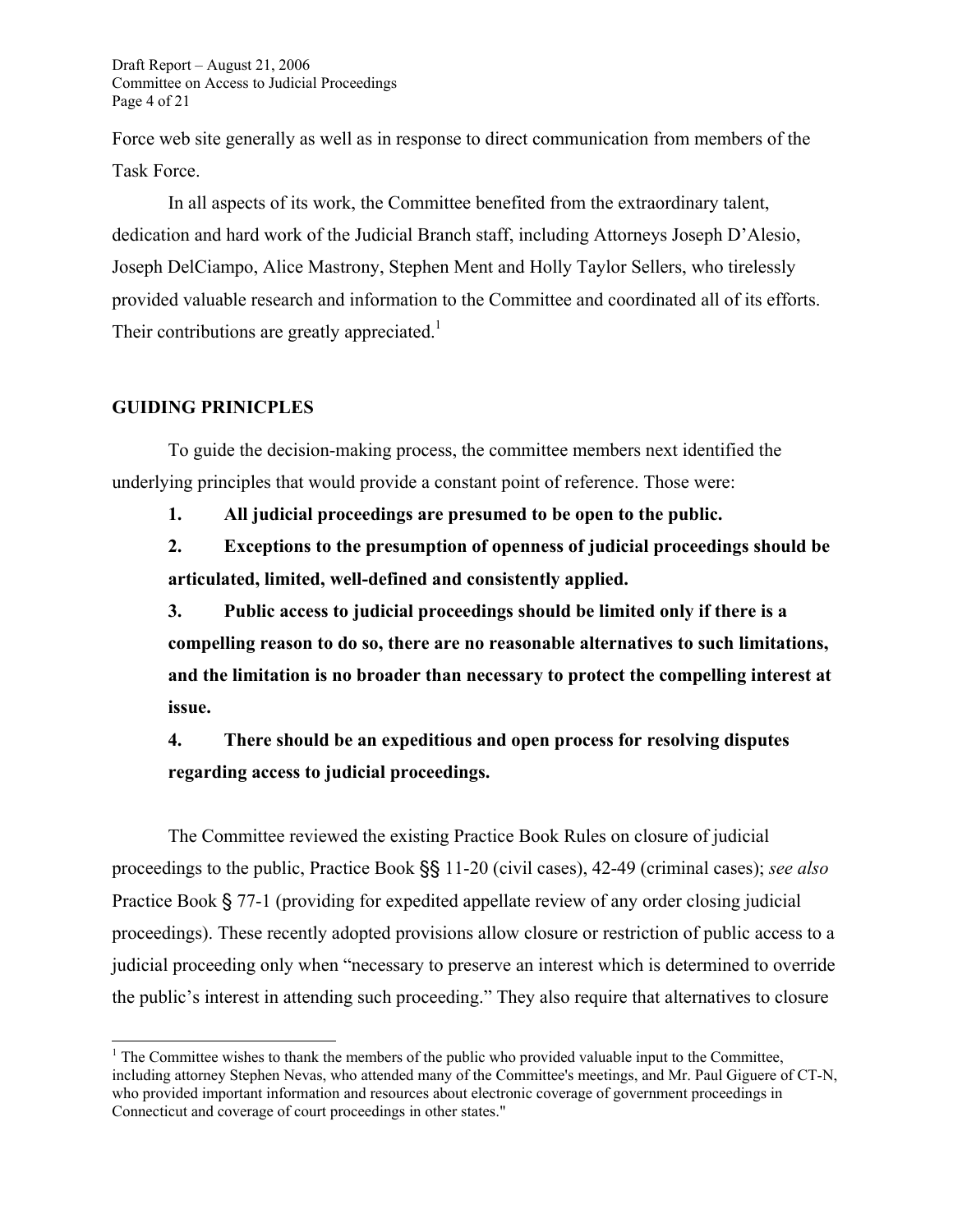Draft Report – August 21, 2006 Committee on Access to Judicial Proceedings Page 5 of 21

be considered and that a closure order be "no broader than necessary to protect such overriding interest," and that any closure decision be based on specific findings after public notice and hearing. These provisions are consistent with the Guiding Principles adopted by the Committee, and the Committee sees no basis for recommending changes to them.

#### **DEFINITION OF "MEDIA" IN COMMITTEE RECOMMENDATIONS**

The Committee was asked to consider defining the term "media," particularly for purposes of the Committee's recommendations on media access to judicial proceedings. In considering how to determine whether an individual wishing to record, videotape or photograph a proceeding was a representative of the news media, the Committee was aware of the potential problems involved in having the Judicial Branch and judges make decisions about who is, and is not, a legitimate member of the press. It, therefore, recommends that the Task Force follow the definition adopted by the legislature in the reporter's shield law enacted earlier this year. Accordingly, the Committee recommends that the term "media" be defined as the term "news media" is defined in Sections 1, 2(A) and 2(B) of Public Act No. 06-140, "AN ACT CONCERNING FREEDOM OF THE PRESS" which states:

#### (2) "News media" means:

(A) Any newspaper, magazine or other periodical, book publisher, news agency, wire service, radio or television station or network, cable or satellite or other transmission system or carrier, or channel or programming service for such station, network, system or carrier, or audio or audiovisual production company that disseminates information to the public, whether by print, broadcast, photographic, mechanical, electronic or any other means or medium;

(B) Any person who is or has been an employee, agent or independent contractor of any entity specified in subparagraph (A) of this subdivision and is or has been engaged in gathering, preparing or disseminating information to the public for such entity, or any other person supervising or assisting such person with gathering, preparing or disseminating information;….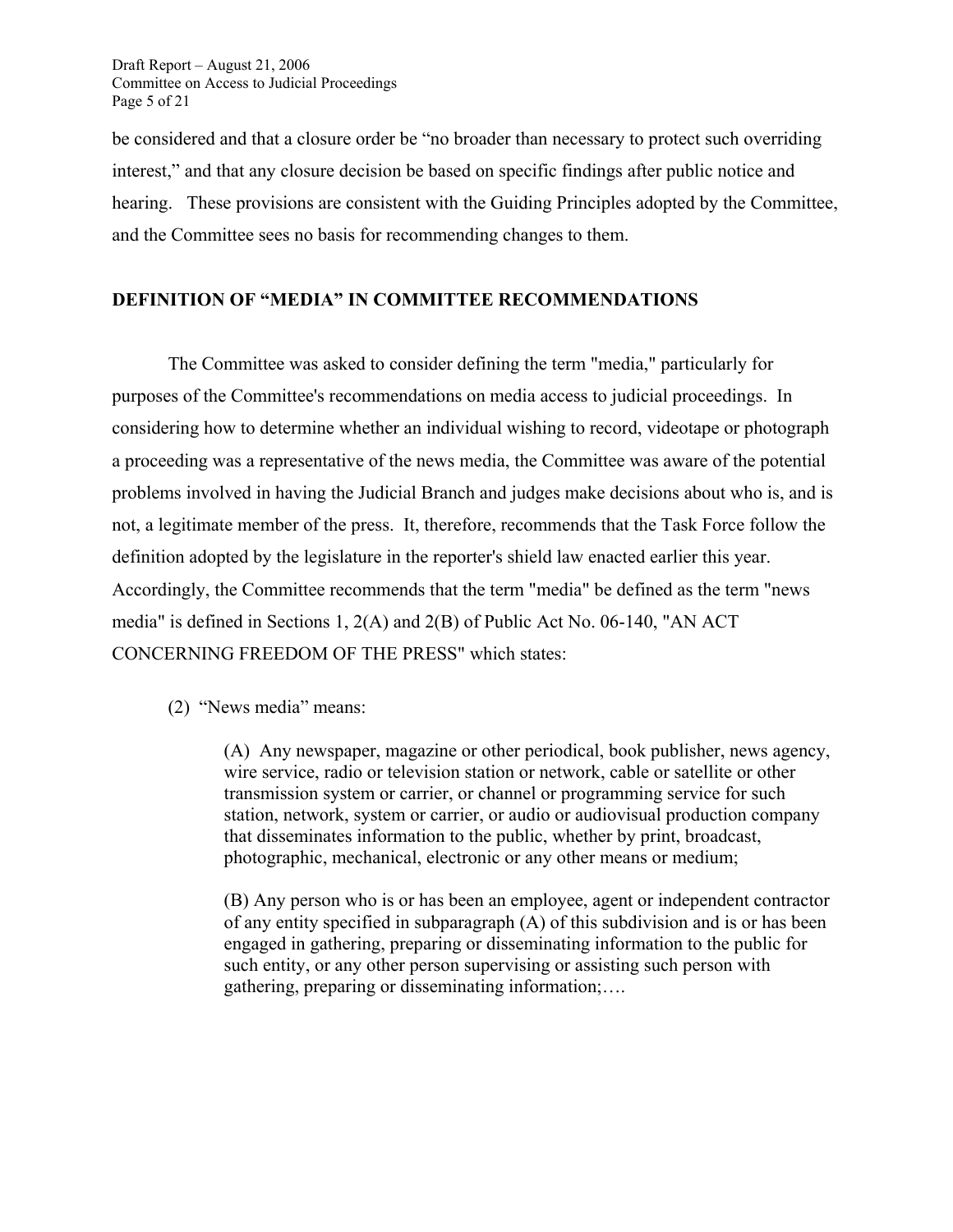Draft Report – August 21, 2006 Committee on Access to Judicial Proceedings Page 6 of 21

The Committee further recommends that issues concerning the implementation of this definition be considered on an ongoing basis by the Judicial-Media Committee, should the recommendation for creation of such a Committee be adopted.

### **RECOMMENDATIONS**

The Committee makes the following recommendations, for consideration by the full Task Force.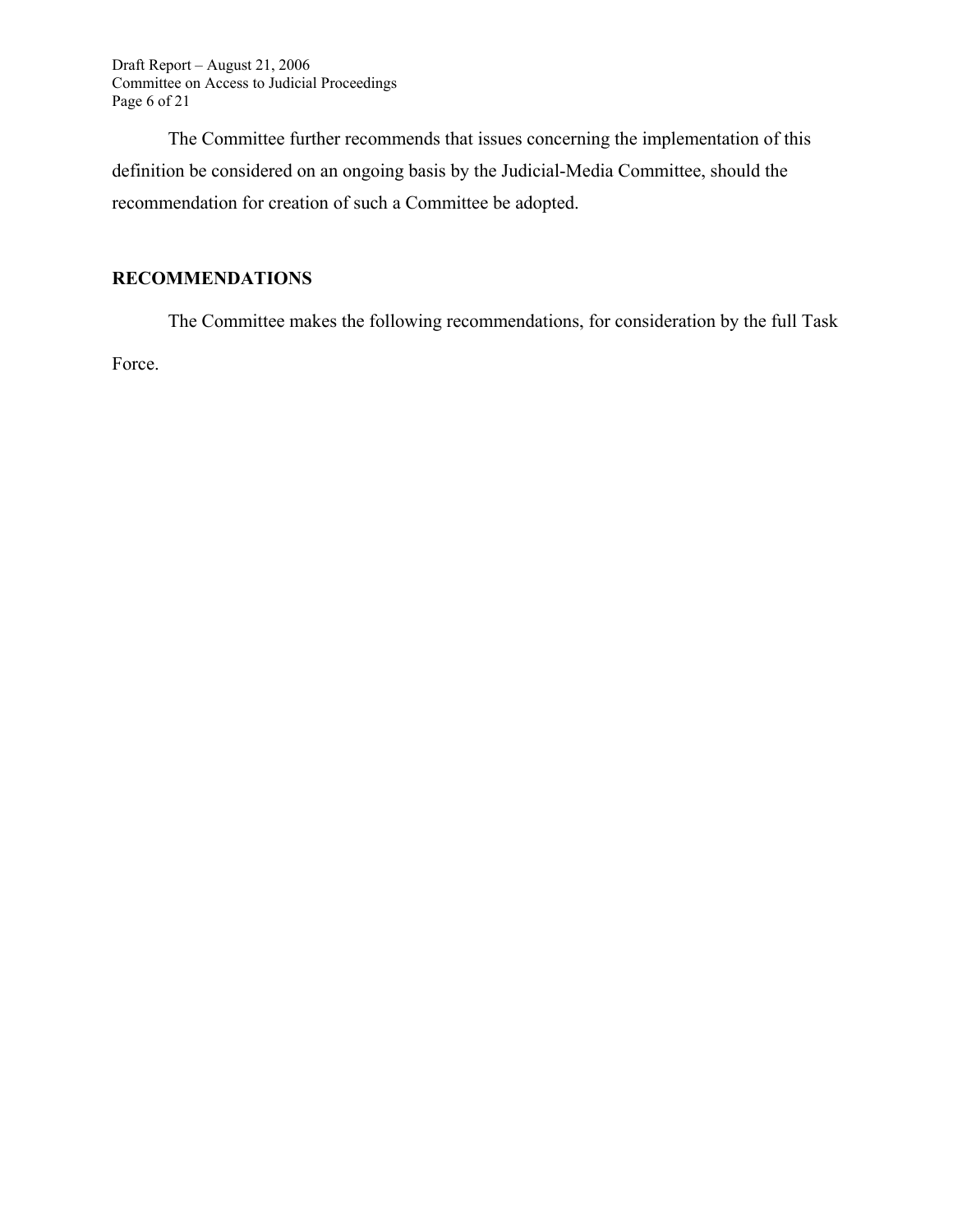#### **PROPOSAL TO EXPAND ELECTRONIC ACCESS TO THE SUPREME AND APPELLATE COURT**

Based on its review of the existing Practice Book Rules governing cameras in the Supreme and Appellate Courts (Practice Book §§ 70-9 and 70-10) and the protocol for videotaping or photographing Supreme Court oral arguments, the Committee makes the following recommendations for expanding electronic access to the proceedings in the Appellate Court and Supreme Court.

- All judicial proceedings in the Appellate and Supreme Courts should be presumed to be open to the public and to electronic access.
- Unless a timely objection is made to the broadcasting, televising, videotaping, audio recording or photographing of an appellate proceeding by one of the parties or counsel or victims involved in the case, all such proceedings may be so broadcast, televised, recorded or photographed.
- If an objection is made, the Court shall determine whether to preclude or limit electronic coverage of the proceeding, bearing in mind the Guiding Principles discussed above.
- In appeals involving sexual assault cases of any kind and sex crimes involving children, where discussion of the facts of the case is likely to arise during argument because, for example, sufficiency of the evidence is an issue on appeal, and television broadcast of those facts may identify and cause harm to the child or victim involved, the Court on its own motion may preclude or limit the videotaping or audio-recording of the argument, even if no objection has been filed. In such cases, the Court will give notice to the parties, victim, and the media, and will determine whether to preclude or limit such coverage of the proceeding, bearing in mind the Guiding Principles discussed above.
- The policy on the use of cameras should be revised to permit more flexibility in the placement, use (e.g., close-ups, split screens, informational graphics), and the number of cameras allowed, in order to more accurately depict the proceeding.
- In light of legitimate concerns and possible disruptions associated with numerous video cameras' being set up and operated to record appellate proceedings, the Committee recommends the installation by CT-N of three permanently mounted, remotely operated video cameras, creating a feed or tape available to other networks and news media.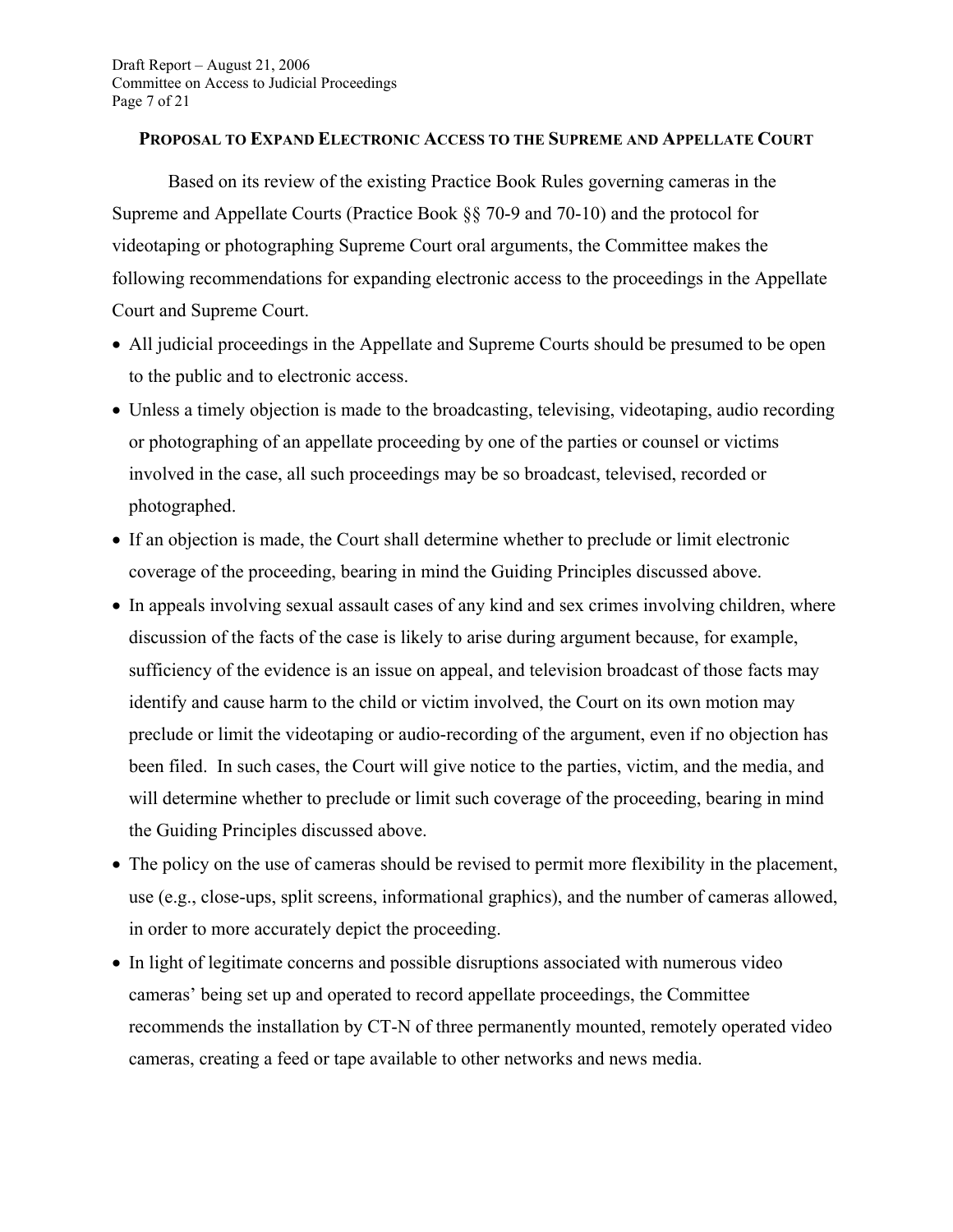- The rules governing still photography in the Supreme and Appellate courts should be reviewed in light of technological changes. The rule should permit one pool still photographer with adequate equipment that will not disrupt court proceedings.
- A decision to close any appellate court argument to the public or disallow or restrict electronic coverage of such a proceeding, should itself be made openly, with the reasons for the decision stated on the record.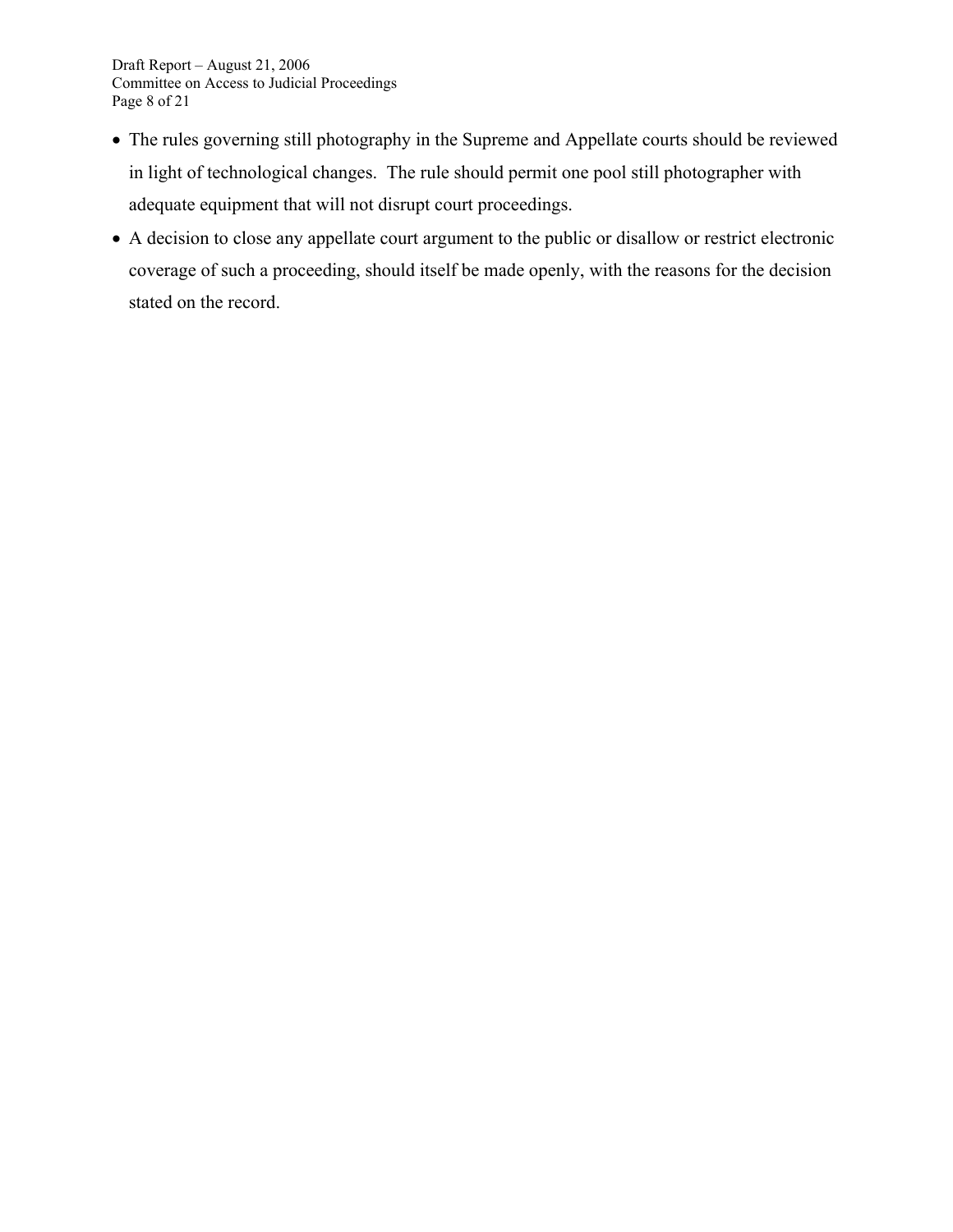#### **PROPOSED PILOT PROGRAM ON MEDIA ACCESS TO CRIMINAL PROCEEDINGS**

#### **Introduction**

The Committee recommends the establishment of a 2-year pilot program in a single judicial district in which all types of media coverage of criminal proceedings would be permitted, in accordance with the principles and limitations set forth below.

A pilot program is appropriate because coverage of criminal proceedings -- and the use of cameras and video cameras in particular – raises complicated issues that would benefit from the insight that can be gained from practical experience. It is the Committee's expectation that, during the 2-year pilot period, the rules governing media coverage of criminal proceedings will be evaluated based on the actual experience of the judges, lawyers, parties, witnesses, victims, jurors, and reporters, and ultimately refined so as to permit maximum media access with limited disruption and without undermining the rights of criminal defendants, victims and others whose interests may be affected.

The Committee recommends that the Supreme Court's judicial-media committee (the subject of a separate recommendation of this Committee) be charged with evaluating the pilot program and making recommendations for its expansion. The Committee anticipates that, based on the evaluation of the pilot program, the Superior Court judges will refine and extend the program to other districts. In the absence of any action by the judges, the pilot program will continue to operate in the pilot district.

The Committee recommends that the selection of a Judicial District for the pilot program be based on the following considerations: the courthouse facilities (age of the buildings, their ability to accommodate the media technology involved, and security and cost concerns); the volume of cases and assignment of judges to that district, the likelihood of significant criminal trials of interest to the media in the district, the proximity of the district's courts to the major media organizations, and to CT-N if CT-N has an interest in providing coverage; and the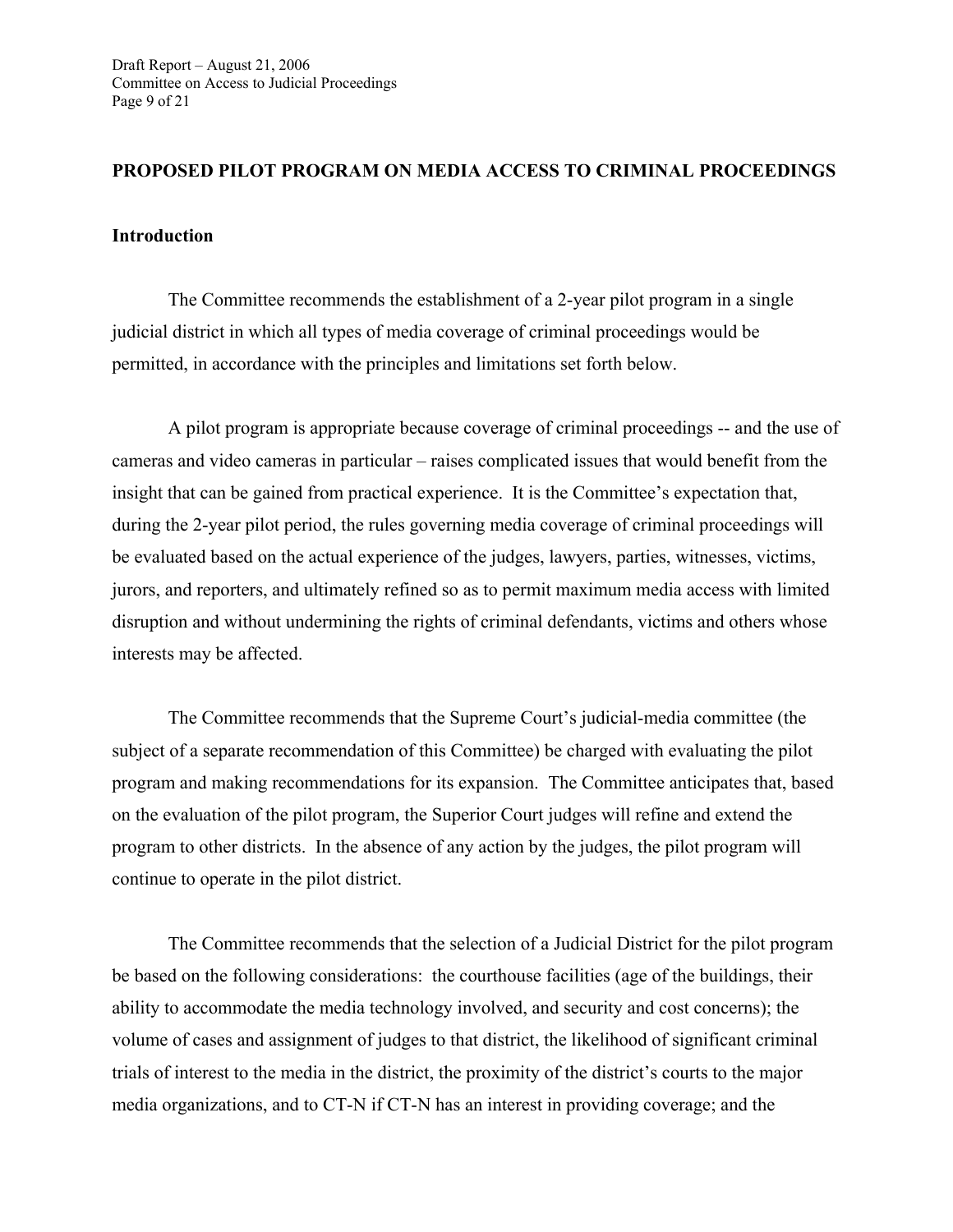Draft Report – August 21, 2006 Committee on Access to Judicial Proceedings Page 10 of 21

proximity of the courts to the Judicial Branch administrative offices. The committee recommends that the following locations ought to be considered as possible locations for the pilot program: Bridgeport, Hartford, Middletown, New Britain, New Haven, New London, and Waterbury.

#### **The Current Rules**

 Currently, Practice Book Section 1-10 prohibits generally the broadcasting, televising, recording and the taking of photographs in the courtroom and in areas immediately adjacent thereto. A judicial authority may, however, authorize the photographic or electronic recording and reproduction of appropriate court proceedings if the means of such recording will not disrupt the participants or impair the dignity of the proceedings; the parties, and the witnesses to be depicted, have consented; the reproduction will not be exhibited until after the conclusion of the proceeding and all direct appeals have been exhausted; and the reproduction will be exhibited only for instructional purposes in educational institutions.

 Section 1-11 of the Practice Book governs the broadcasting, televising, recording or photographing of court proceedings by news media in criminal (and civil) trials in the Superior Court. Permission for media coverage of a criminal proceeding must be requested by a media or pool representative at least three days prior to the commencement of such trial. Disapproval of such requests by the trial judge shall be final. Approval of the request by the trial judge shall be based on that judge being satisfied that the permitted coverage will not interfere with the rights of the parties to a fair trial. The approval by the trial judge shall not be effective unless confirmed by the administrative judge.

 No media coverage of any of the following proceedings is currently allowed: family relations matters; sentencing hearings except in trials in which media coverage has been allowed; trials involving trade secrets; in jury trials, proceedings held in the absence of the jury; in trials of sexual offense charges; and in trials closed to the public pursuant to state law. Other limitations on media coverage of a criminal trial include the times and the parts of a trial during which such coverage may or may not occur, and the participants in a trial who may or may not be the subject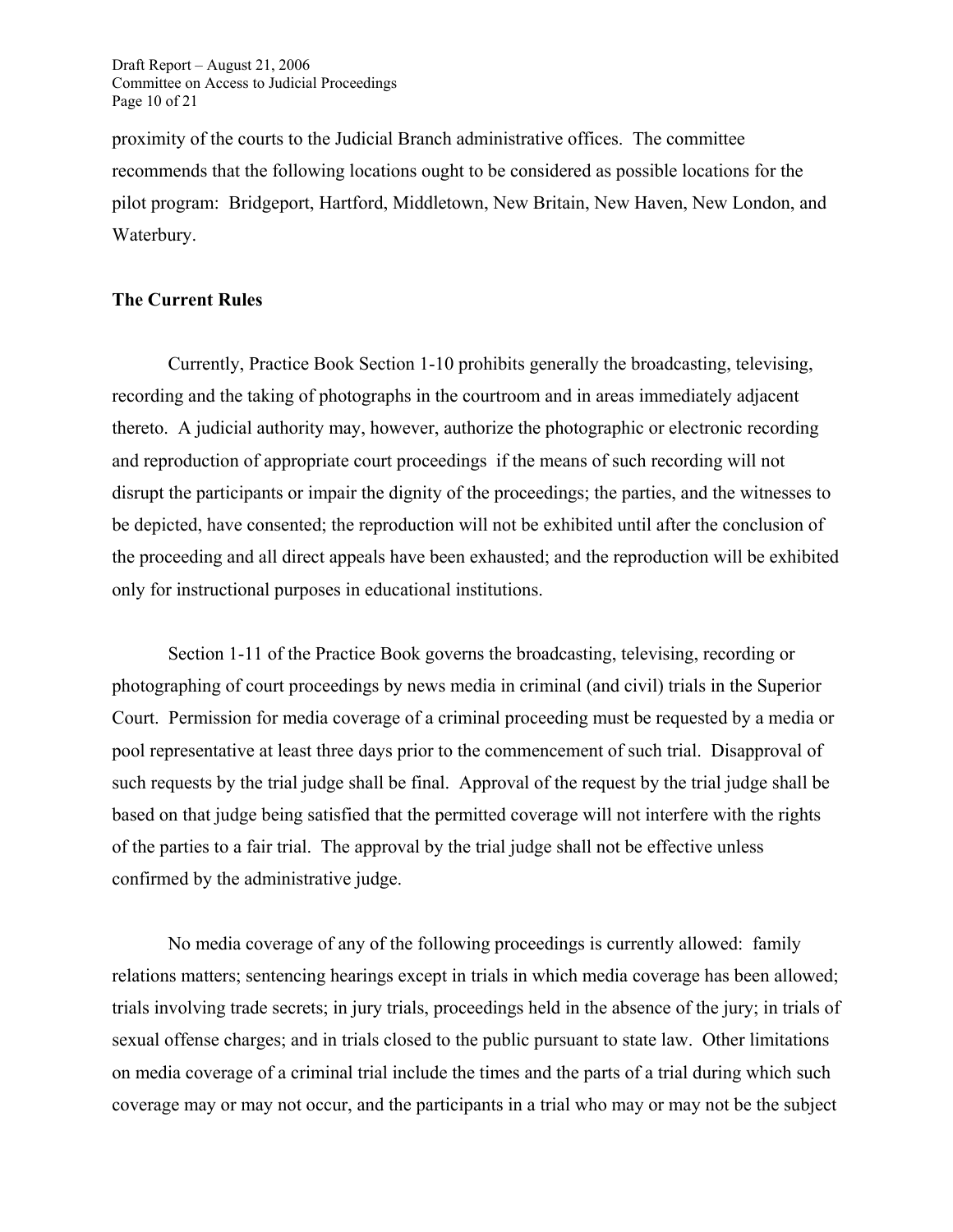of such coverage. The trial judge has broad discretion to prohibit media coverage of a trial, and the logistics of the coverage, i.e., the types and location of equipment to be used and the limits on the number of camera operators, are particularly circumscribed.

#### **General Principle of Access**

All forms of media, including still cameras, video cameras, and audio recordings, are to be allowed to cover all aspects of criminal trials and sentencing, subject to the rules and guidelines set forth below.

#### **Proposed Rules for Coverage in Pilot Program**

The Judicial Branch will take appropriate steps to ensure that litigants, the press, the bar, the bench, staff, and the public are aware that any criminal trial and sentencing may be subject to media coverage including being broadcast, photographed, videotaped or audio-recorded. Absent good cause shown, the media shall provide advance notice of their intent to use still cameras, video cameras or audio recording, and the trial judge should, to the extent possible, consult in advance with the media about anticipated coverage of proceedings.

Any party, attorney, witness or victim may object in advance of pre-trial proceedings, trial or sentencing to the use of cameras, video cameras, or audio recording if there is a substantial reason to believe that such media coverage would undermine the rights of a criminal defendant or significantly compromise a witness's safety or legitimate privacy concerns. The burden of proof will be on the party seeking to restrict electronic access to make such argument.

The judge will decide after a hearing whether to preclude or limit the use of cameras, video cameras, or audio recording, taking into account the rights asserted and bearing in mind the "Guiding Principles" adopted by the Committee and the Task Force – in particular the principle that "Public access to judicial proceedings should be limited only if there is a compelling reason to do so, there are no reasonable alternatives to such limitations, and the limitation is no broader than necessary to protect the compelling interest at issue." The judge shall take into account special considerations that may arise, such as the testimony of children, alleged victims of sexual offenses, confidential informants and undercover officers.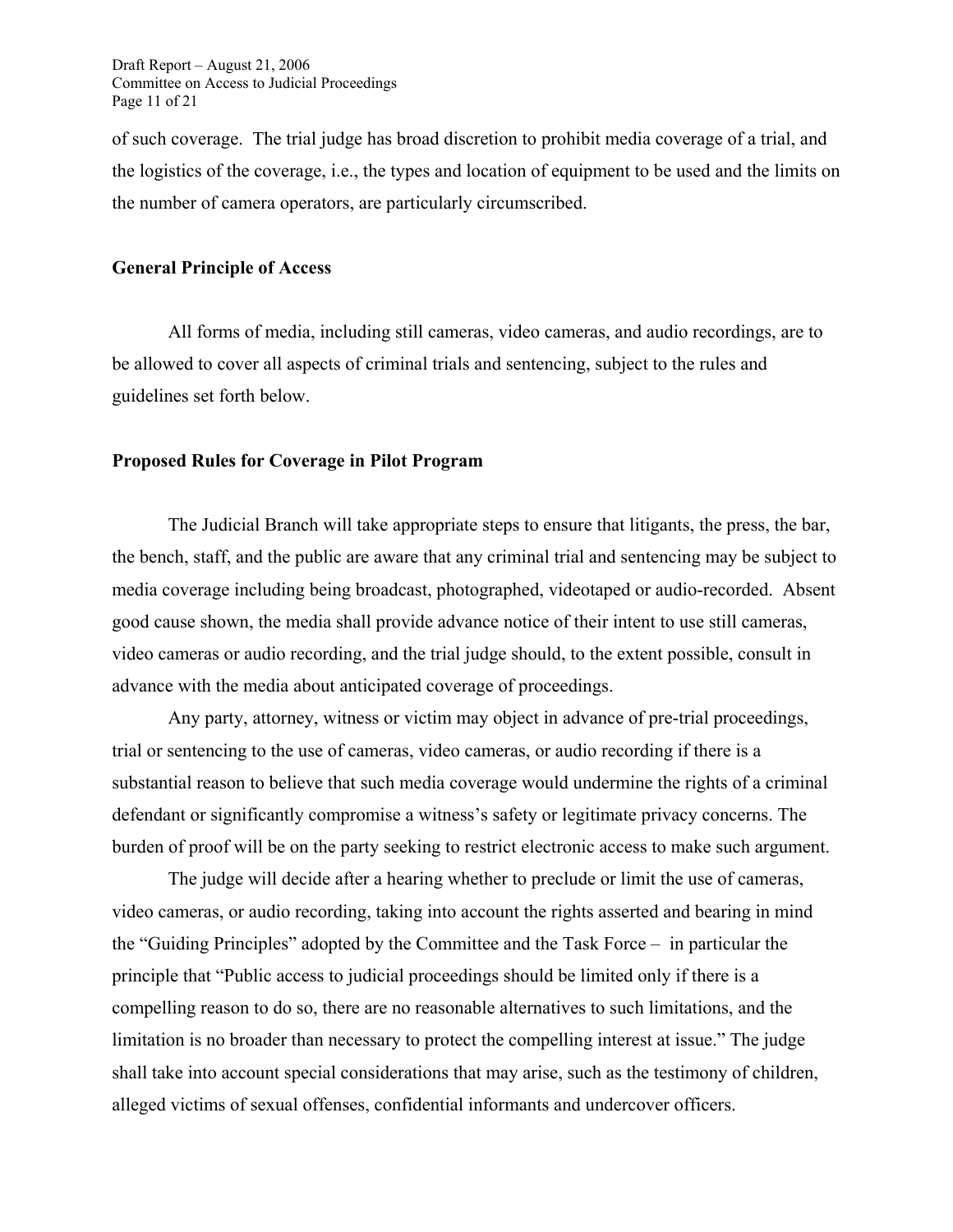To the extent practicable, objections to the use of still cameras, video cameras and / or audio recordings, and the date, time, and location of the hearing on those objections, will be posted on the Judicial Branch web site, so that affected parties may attend the hearing. To the extent their rights are implicated, the press and victims (or victim's services advocates) may participate in the hearing.

Objections made during the course of a pre-trial proceeding, trial or sentencing to photographing or video taping or audio recording specific aspects of the proceeding (e.g., testimony of a juvenile or sexual assault victim), specific individuals (e.g., sexual assault victims or witnesses whose identity is protected) or exhibits (e.g., autopsy photographs), will be heard and decided by the trial judge, based on the same standards and principles used to determine whether to preclude or limit access based on objections raised before the start of a trial.

Cameras, video cameras and audio recording equipment may be used in the courtroom, but not used in other parts of the court house.

To ensure coverage and minimize disruption, pool representatives should ordinarily be utilized for video, still cameras and radio, with each pool representative to be decided by the relevant media group.

Cameras, video cameras, microphones and other related equipment are to be placed in the courtroom in the location designated by the Judicial Branch to ensure maximum coverage of the proceedings while minimizing disruption. To minimize disruption, cameras, microphones, video cameras and related equipment may be set up and taken down only when the court proceedings are in recess. During a trial, operators of cameras and video cameras and audio recording equipment may be required to be present for the entire day's proceedings.

There shall be no video taping, audio recording or photographing of jurors. There shall be no video taping or audio recording of trial proceedings held when the jury has been excused from the courtroom unless the trial court determines that such coverage does not create a risk to the defendant's rights or other fair trial risks under the circumstances.

Nothing in this proposal is intended to eliminate the trial courts' existing authority to take reasonable measures to preserve order in the courtroom and to ensure a fair trial.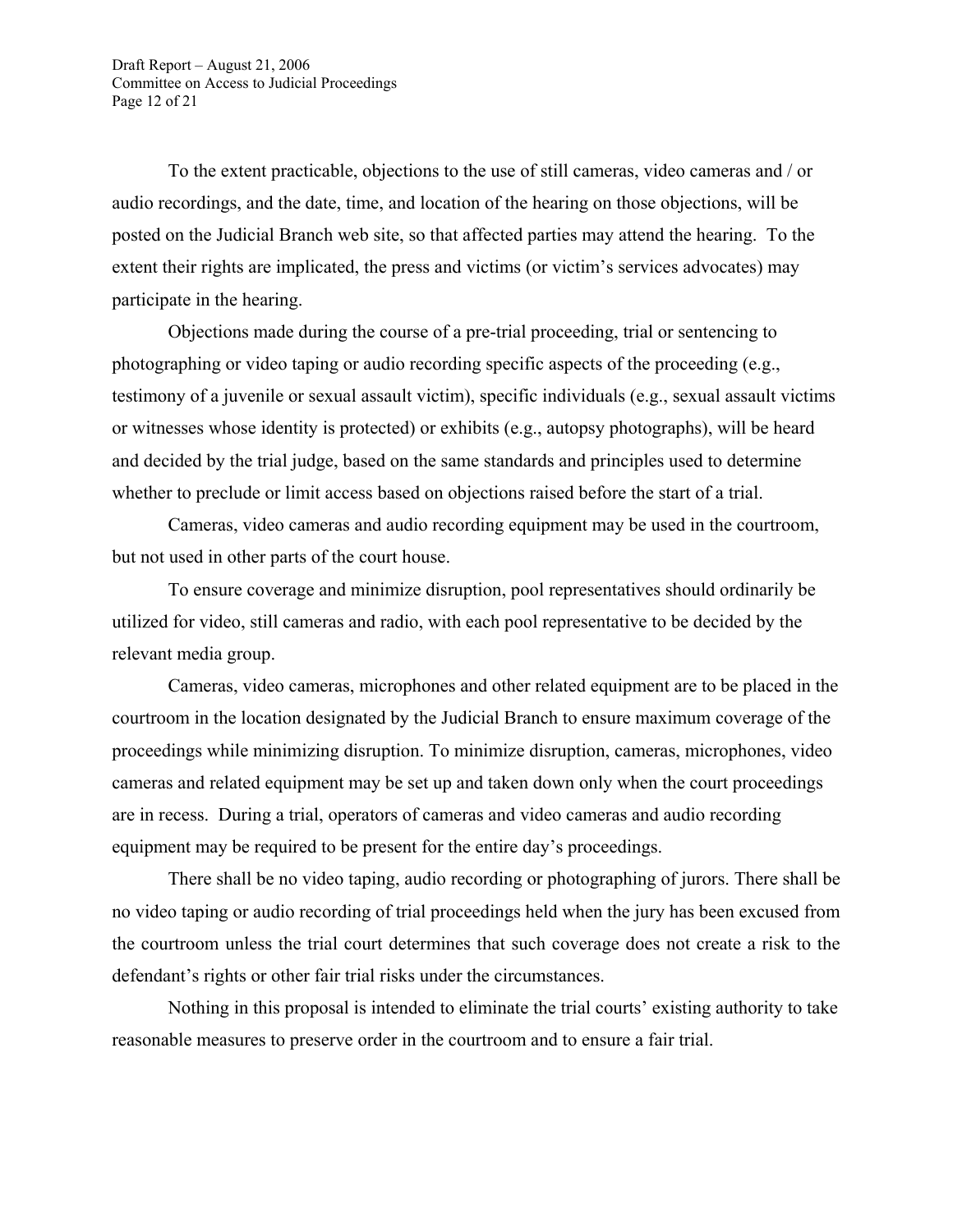Draft Report – August 21, 2006 Committee on Access to Judicial Proceedings Page 13 of 21

#### **Proposed Rules Governing Coverage of Arraignments**

The Committee recognizes that there are significant logistical concerns involved in electronic media coverage of arraignments. Because of the large number of arraignments and the rapid pace of processing arraignments, it may be difficult to put into practice meaningful limitations, e.g., precluding or limiting videotaping or photographing of domestic violence victims, sexual assault victims, or minors.

The Committee recommends that expanding media coverage of arraignments be the subject of additional inquiry – including further discussion with criminal judges and review of the experience of other states that allow media coverage of arraignments with limited restrictions – with additional recommendations to follow. In the interim, the Committee recommends that electronic coverage of specific arraignments be considered on a case-by-case basis upon reasonable notice by the press (recognizing the last-minute nature of some arraignments), and that, to the extent practicable, judges consult with the press to coordinate the logistics of such coverage.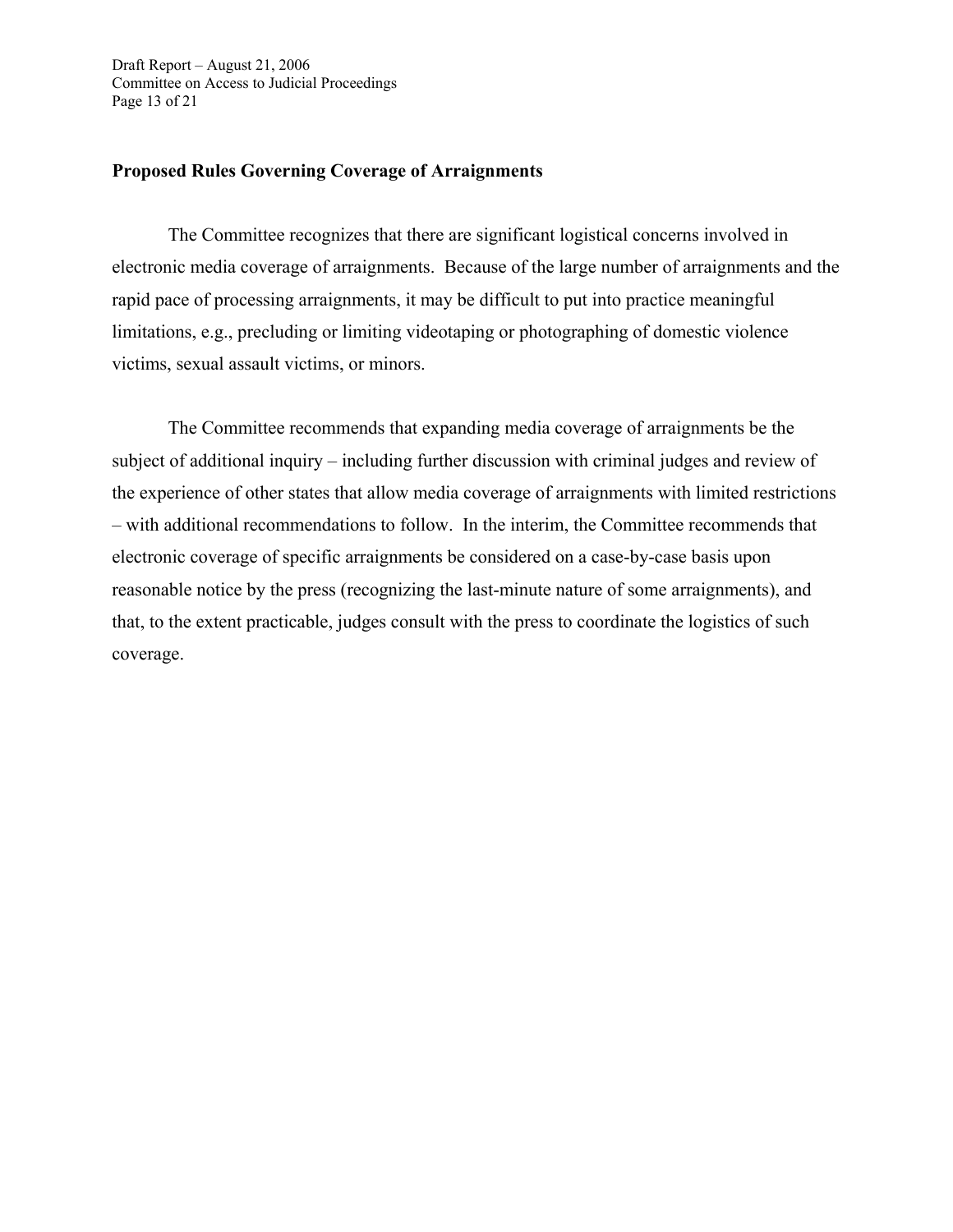#### **PROPOSAL ON MEDIA ACCESS TO SUPERIOR COURT CIVIL PROCEEDINGS AND TRIALS**

#### **Introduction**

The Committee recommends that electronic media access be permitted for most civil proceedings and trials, in accordance with the principles and limitations set forth below. The Committee does not recommend permitting electronic media access to family relations matters or juvenile proceedings, proceedings and trials concerning trade secrets, and proceedings and trials now closed to the public, to comply with the provisions of state law, which the Committee believes require further review and consideration.

#### **The Current Rules**

Currently, Practice Book Section 1-10 generally prohibits the broadcasting, televising, recording and the taking of photographs in the courtroom and in areas immediately adjacent thereto. A judicial authority may, however, authorize the photographic or electronic recording and reproduction of appropriate court proceedings if the means of such recording will not disrupt the participants or impair the dignity of the proceedings; the parties, and the witnesses to be depicted, have consented; the reproduction will not be exhibited until after the conclusion of the proceeding and all direct appeals have been exhausted; and the reproduction will be exhibited only for instructional purposes in educational institutions.

Section 1-11 of the Practice Book governs the broadcasting, televising, recording or photographing of court proceedings by news media in civil trials in the Superior Court. Permission for media coverage of civil trials must be requested by a media or pool representative at least three days prior to the commencement of such trial. Disapproval of such requests by the trial judge shall be final. Approval of the request by the trial judge shall be based on that judge being satisfied that the permitted coverage will not interfere with the rights of the parties to a fair trial. The approval by the trial judge shall not be effective unless confirmed by the administrative judge.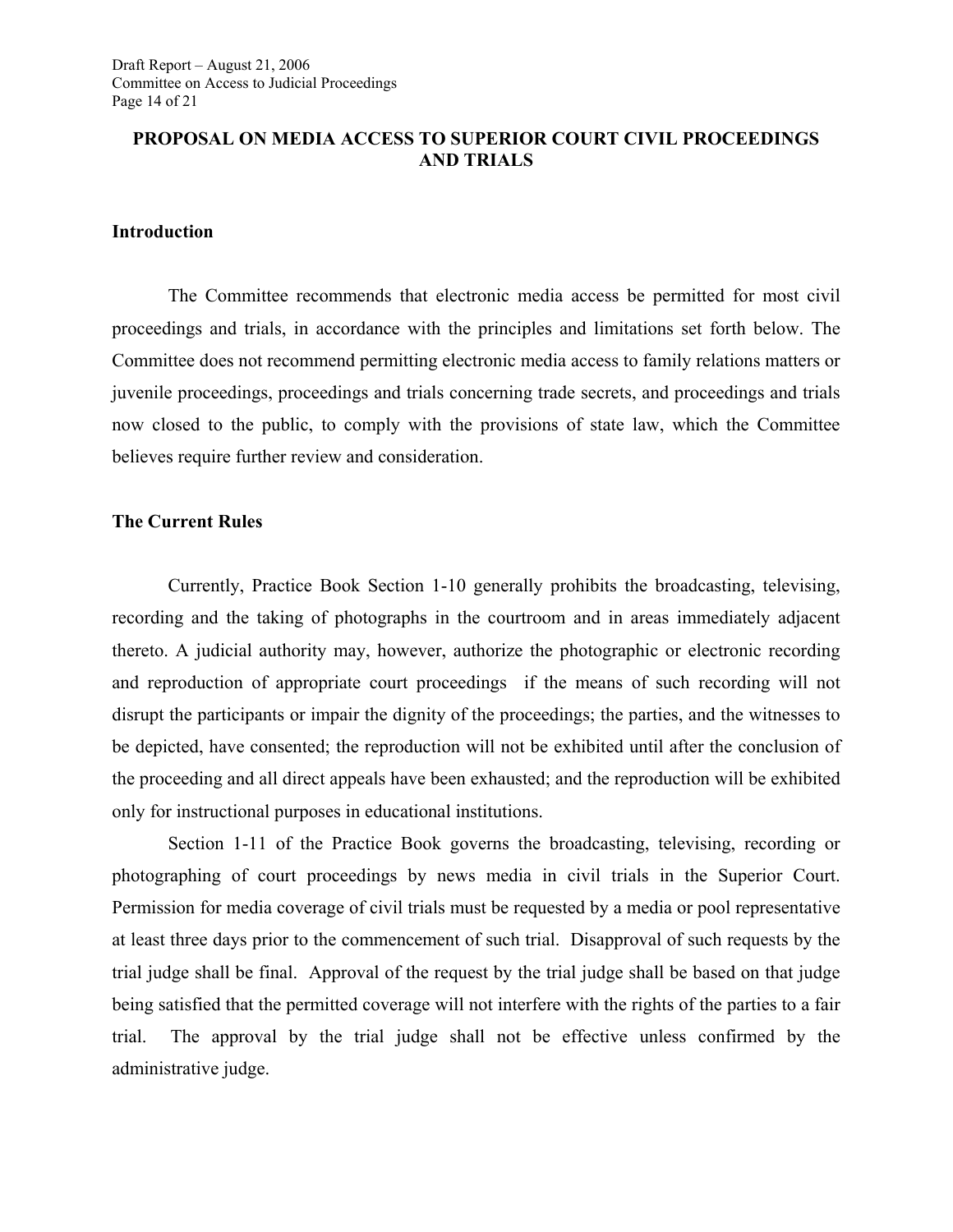Draft Report – August 21, 2006 Committee on Access to Judicial Proceedings Page 15 of 21

No media coverage of any of the following proceedings is currently allowed: family relations matters; trials involving trade secrets; in jury trials, proceedings held in the absence of the jury; and in trials closed to the public pursuant to state law. The trial judge has broad discretion to prohibit media coverage of a trial, and the logistics of the coverage, i.e., the types and location of equipment to be used and the limits on the number of camera operators, are narrowly circumscribed.

#### **General Principle of Access**

All forms of media, including still cameras, video cameras, and audio recordings, are to be allowed to cover all aspects of civil proceedings and civil trials, subject to the rules and guidelines set forth below and subject to Practice Book Section 11-20 concerning closure of the courtroom in civil cases.

#### **Proposed Rules Governing Coverage of Civil Proceedings and Trials**

The Judicial Branch will take appropriate steps to ensure that litigants, the press, the bar, the bench, staff, and the public are aware that most civil proceedings and civil trials are subject to media coverage, including being photographed, videotaped or audio-recorded. Absent good cause shown, the media shall provide advance notice of their intention to broadcast, video-tape, photograph or audio- record such proceedings. The trial judge should, to the extent possible, consult in advance with the media about anticipated coverage of proceedings.

The Judicial Branch, in consultation with media representatives, will take appropriate steps to identify those courthouses and courtrooms within such courthouses within the state where there may be special logistical concerns about the placement and operation of media equipment. The Branch shall share such information with media representatives as well as with the judges sitting in such locations.

Any party, attorney, witness or victim may object in advance of pre-trial proceedings or trials to the use of cameras or video cameras if there is a substantial reason to believe that such media coverage would undermine the legal rights of a party to a civil proceeding or civil trial or significantly compromise a witness's safety or impact legitimate privacy concerns. To the extent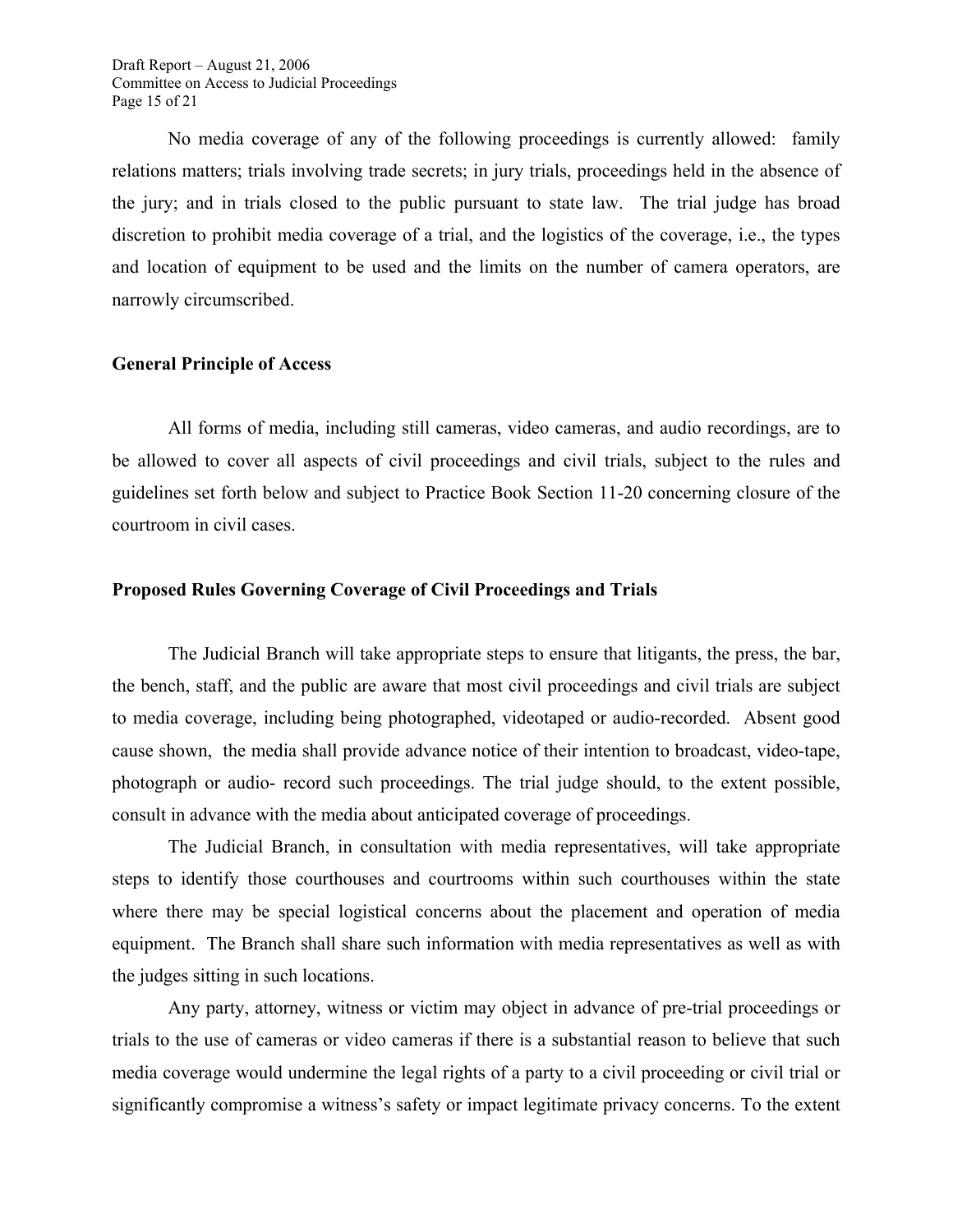practicable, the fact that an objection has been lodged to the use of still cameras, video cameras and/or audio recordings, and the date, time and location of the hearing on those objections, will be posted on the Judicial Branch web site so that affected parties may attend the hearing. The press and other affected parties may participate in the hearing. The burden of proof will be on the party seeking to restrict electronic access to make such argument. To the extent practicable, where an objection to electronic media coverage of a proceeding has been filed, media representatives shall provide written notice three days in advance of the proceeding if they intend to broadcast, video-tape, photograph or audio-record the proceeding.

After the hearing, the judge will decide whether to preclude or limit the use of still and/or video cameras or audio recording, taking into account the rights asserted and bearing in mind the "Guiding Principles" adopted by the Committee and the Task Force – in particular the principle that "Public access to judicial proceedings should be limited only if there is a compelling reason to do so, there are no reasonable alternatives to such limitations, and the limitation is no broader than necessary to protect the compelling interest at issue." The judge shall take into account the special considerations that may arise, including, for example, those involved in the testimony of children and witnesses who are alleged victims of sexual offenses, as well as those matters in which there may be other additional legitimate privacy concerns, as in civil commitment proceedings.

Objections made during the course of a pre-trial proceeding or trial to photographing or video taping or audio recording specific aspects of the proceeding, specific individuals or exhibits will be heard and decided by the trial judge, based on the same standards used to determine whether to preclude or limit access based on objections raised before the start of a trial.

Cameras, video cameras and audio recording equipment may be used in the courtroom, but not in other parts of the court house.

To ensure coverage and minimize disruption, pool representatives should ordinarily be utilized for video, still cameras and radio, with each pool representative to be decided by the relevant media group.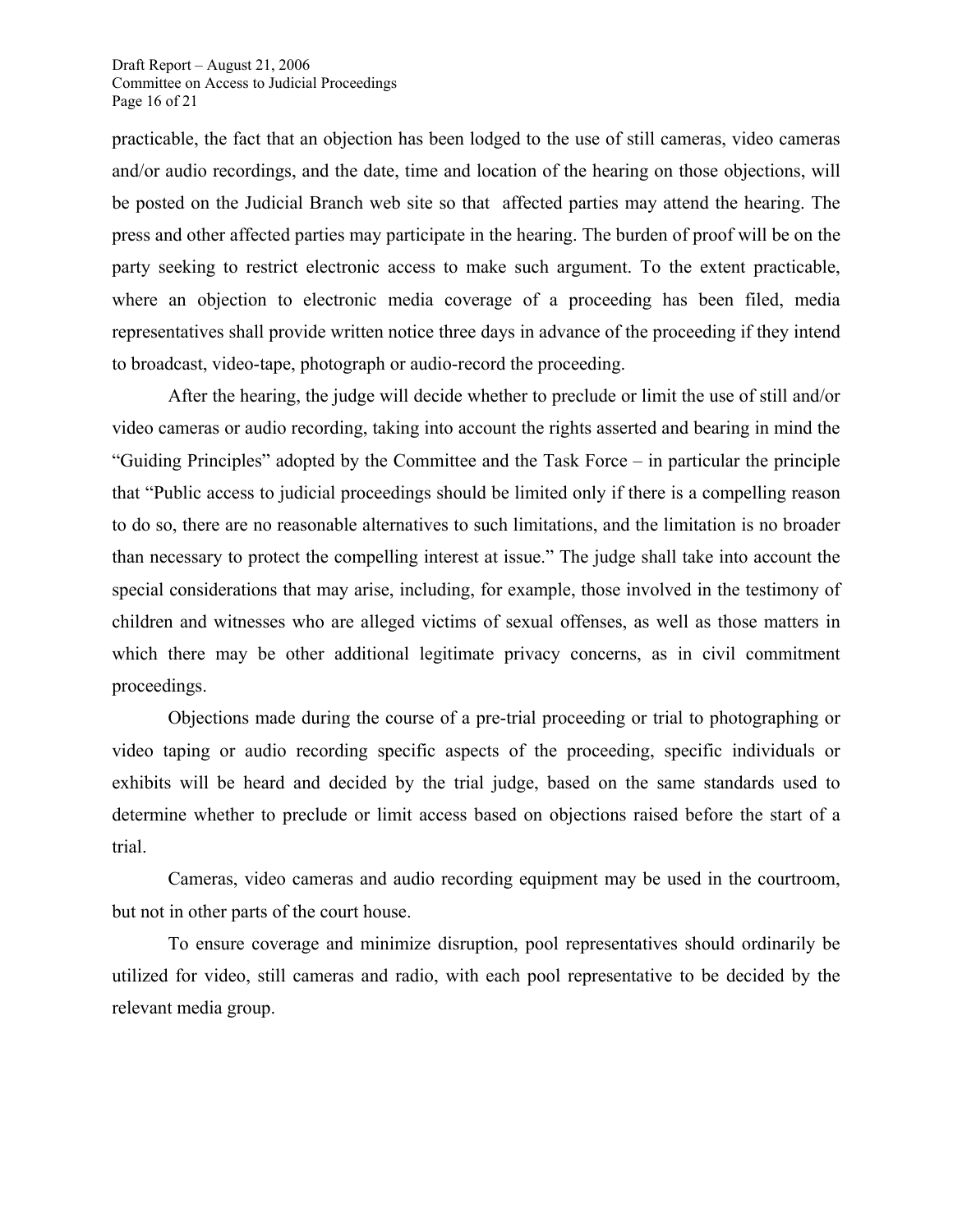Draft Report – August 21, 2006 Committee on Access to Judicial Proceedings Page 17 of 21

Cameras, video cameras, microphones and other related equipment are to be placed in the courtroom in the location designated by the Judicial Branch to ensure maximum coverage of the proceedings while minimizing disruption.

To minimize disruption, cameras, microphones, video cameras and related equipment may be set up and taken down only when the court proceedings are in recess. During a jury trial, operators of cameras and video cameras and audio recording equipment may be required to be present for the entire day's proceedings.

There shall be no video taping, audio recording or photographing of jurors. There shall be no video taping or audio recording of trial proceedings held when the jury has been excused from the courtroom unless the trial court determines that such coverage does not create a risk to the defendant's rights or other fair trial risks under the circumstances.

Nothing in this proposal is intended to eliminate the trial courts' existing authority to take reasonable measures to preserve order in the courtroom and to ensure a fair trial.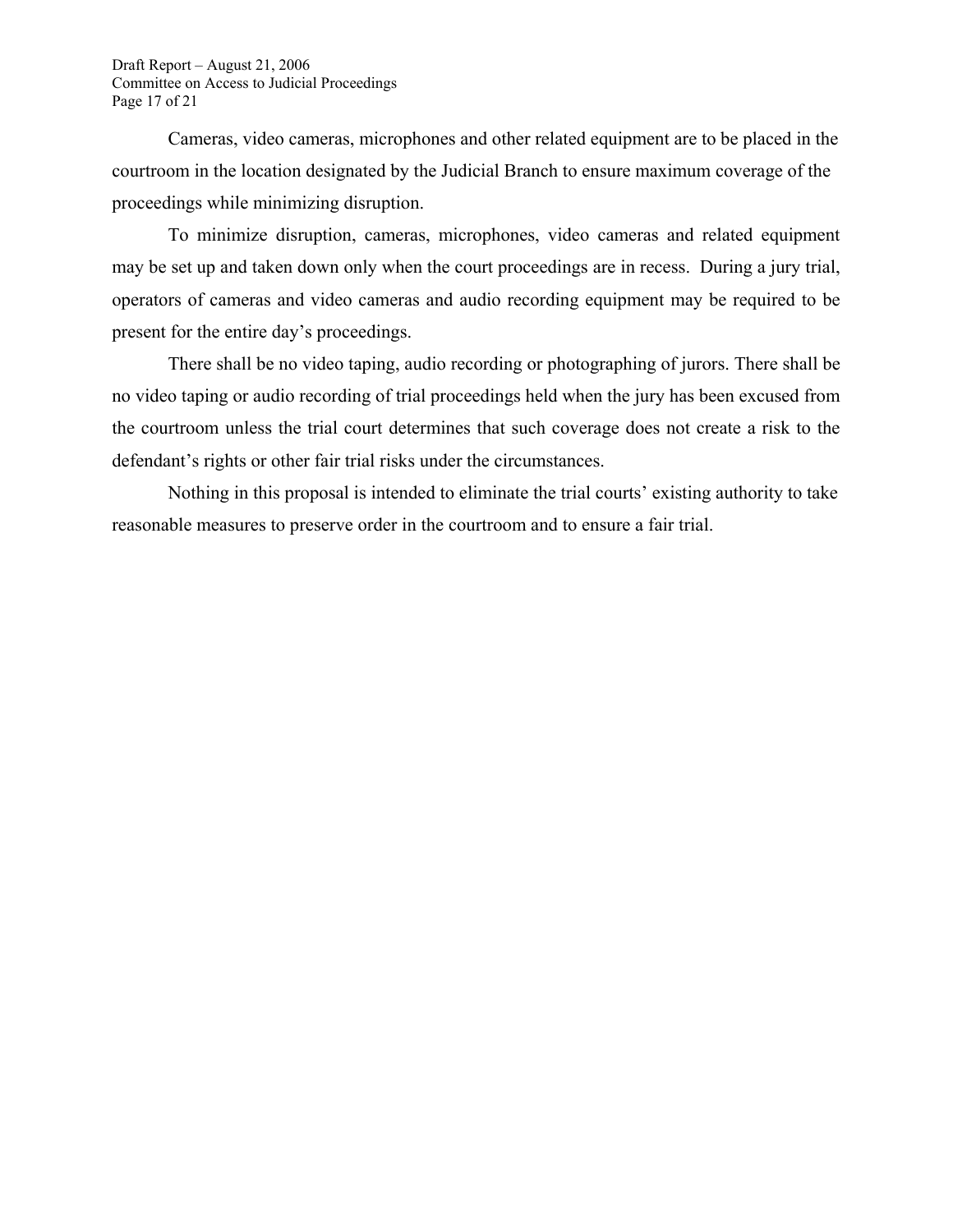## **RECOMMENDATION ADDRESSING ACCESS TO OFF-SITE JUDICIAL PROCEEDINGS**

The Committee recognizes that the presumption of openness extends to all judicial proceedings. The Committee also acknowledges that access to a proceeding held off-site, such as a hearing at a hospital, may not be within the control of the Judicial Branch. Therefore, the Committee recommends the following policy:

Absent exceptional circumstances, in the case of an out-of-court judicial proceeding, a transcript or recording of the proceeding shall be made and such record shall be available to the public. The judge will also state on the record in open court, by the next court day, a summary of what occurred at such proceeding.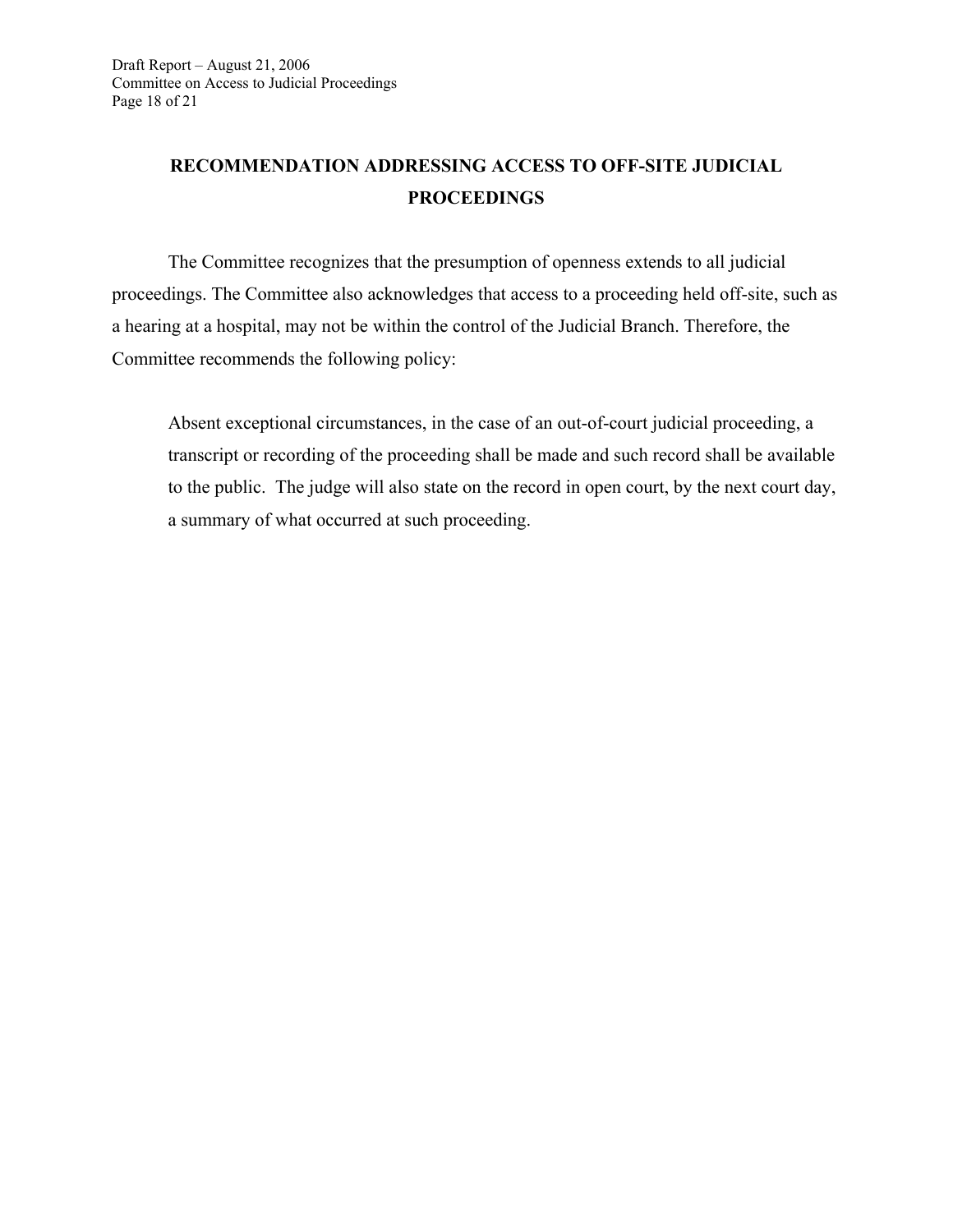#### **RECOMMENDATION ADDRESSING NOTE TAKING IN JUDICIAL PROCEEDINGS**

The Committee acknowledges that note-taking by the public is permitted in any courtroom. Accordingly, the Committee recommends the following:

The taking of notes in any courtroom shall be permitted. The chief court administrator shall inform all judicial branch employees of this policy. Nothing in this rule or policy shall be construed to limit in any way the court's inherent power to prevent the disruption of court proceedings.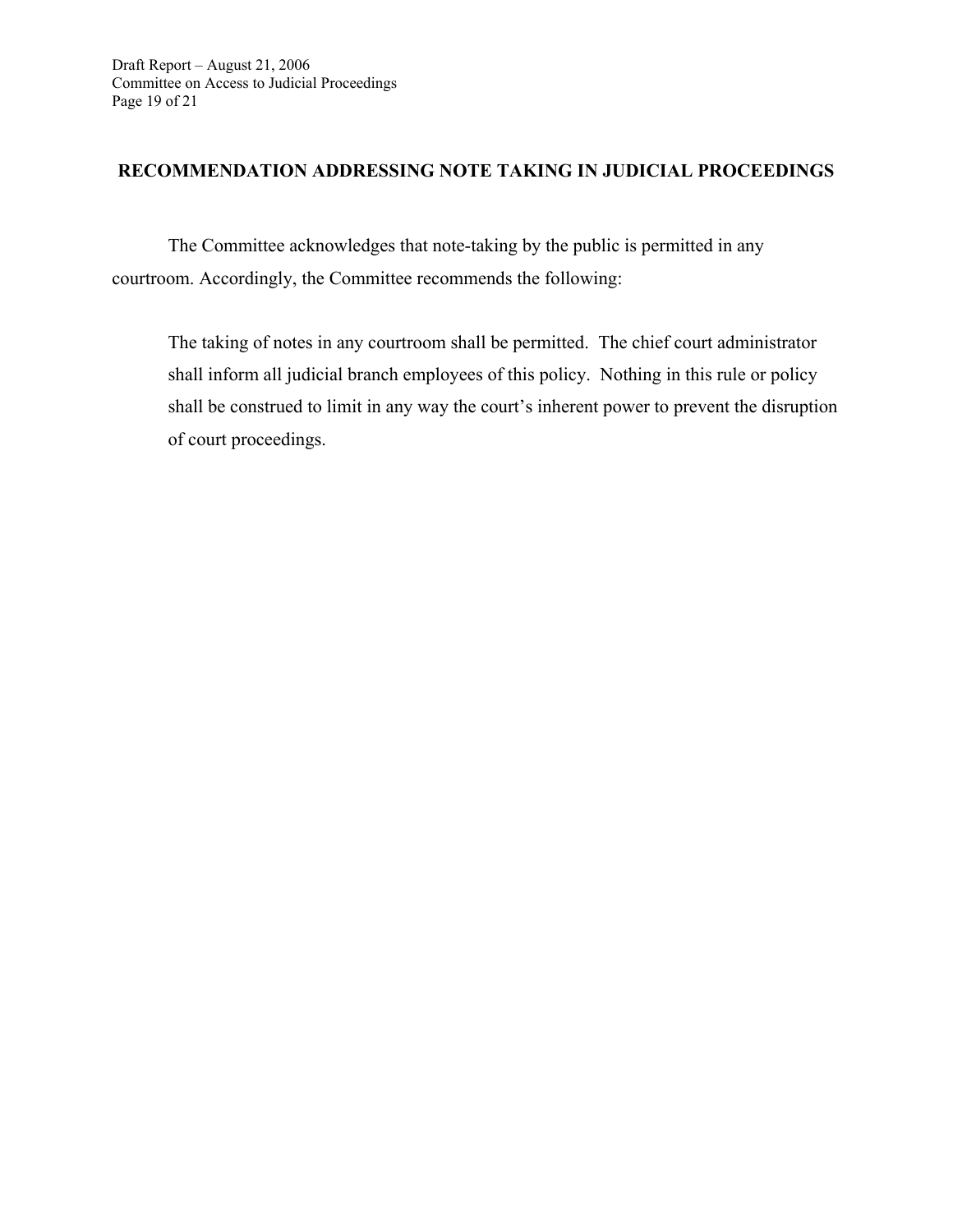#### **PROPOSAL FOR THE CREATION OF A JUDICIAL – MEDIA COMMITTEE**

As a means of furthering open communications between the media and the courts, the Committee recommends the establishment of a judicial – media committee, in accordance with the principles listed below:

- The goals of the Judicial-Media Committee are to foster and improve better understanding and relationships between the judicial branch and the media, both print and electronic, and to discuss and recommend resolutions of problems confronted by the media and the public in gaining access to court proceedings and documents.
- The Committee should be operated under the policies governing committees appointed by the Judicial Branch.
- The committee should be chaired by a member of the Supreme Court and a media executive. Membership should include representatives of print and electronic media, judges, members of the state bar association, and others whose experience and expertise could benefit the Committee.
- The committee should be charged to form a quick-response team, comprised of judges and reporters, structured similarly to the committee known as the "Fire" Brigade" that has operated successfully in Massachusetts. The mission of this team is to be available to review questions and disputes over access to judicial proceedings and to recommend a resolution the same day the question is presented.
- The committee should take steps to educate the public on issues relating to access to judicial proceedings.
- The Committee should meet on a regular basis.

Similar committees are currently in place in Massachusetts, Indiana and Washington. The Massachusetts Committee has extended an invitation to host a delegation from Connecticut at its next meeting, which will be sometime this fall.